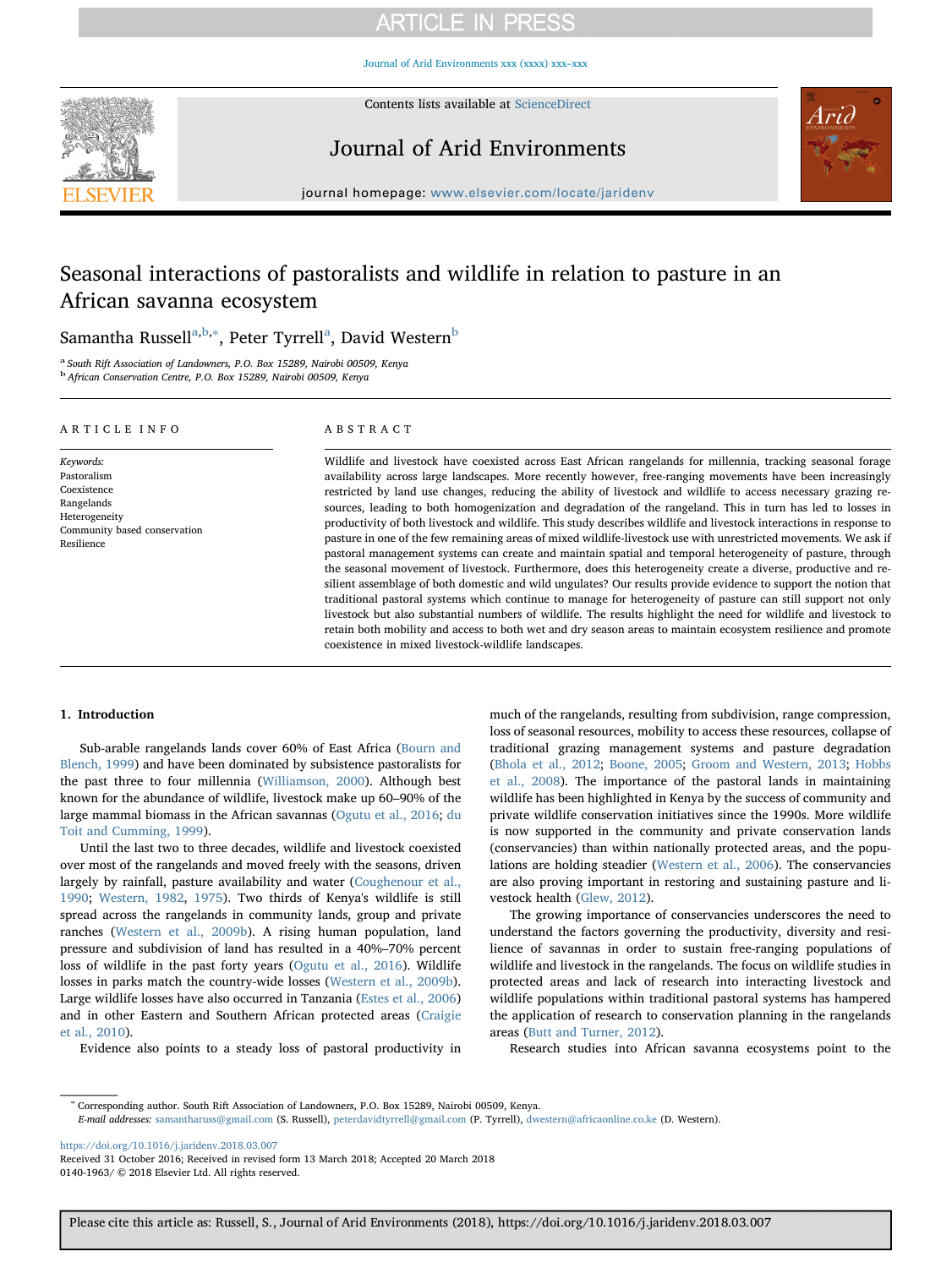importance of rainfall and seasonality as the main drivers of the pasture quality, quantity and spatial heterogeneity governing wildlife and livestock abundance and movements (Coughenour et al., 1990; Illius and O'Connor, 2000; Mose et al., 2013). Water availability (Western, 1975), topography (Coughenour et al., 1990), geology (Cole, 1982), disturbance (McNaughton, 1983) and human activity (Turner and Hiernaux, 2002) modify the influence of rainfall and seasonality. In Eastern Africa the biannual rainfall supports a higher livestock biomass and a more milk-dependent pastoral system than the single season rainfall of Southern Africa (Western and Finch, 1986).

Subsistence pastoralists around the world have developed ecological and social strategies to maximize production, lower risk and take advantage of the spatial and temporal variation of pasture (McAllister et al., 2006; Müller et al., 2007; Western, 1982). Mobility in pastoral and wildlife herds is important in reducing the effect of seasonality, avoiding droughts and taking advantage of landscape heterogeneity (Niamir-Fuller, 1999). Free-ranging herds are able to track seasonal pastures and maximize digestible intake by optimizing trade-offs between pasture quantity and quality (Illius and Gordon, 1992; Mose et al., 2013) within range of permanent water (Western, 1975).

Typically, wildlife and livestock in the savannas migrate seasonally between higher quality wet season ranges unconstrained by water and dry season lower quality higher biomass areas near permanent water (Fryxell et al., 2005; Müller et al., 2007; Western, 1975).

Since the beginning of the 20th Century there have been negative perceptions towards pastoral grazing practices, including seasonal movements of livestock in Kenya, with pastoralists blamed for both rangeland degradation and for loss of wildlife (Mwangi and Ostrom, 2009). Here we follow on previous work that has shown that there is coexistence between livestock and wildlife in the Shompole and Olkiramatian ecosystem (Schuette et al., 2013), and provide evidence that pastoral governed rangelands can indeed promote sustainable coexistence of wildlife and livestock.

Important as it is to understand the ecological dynamics of freeranging wildlife and pastoral livestock systems in light of its growing significance for rangelands productivity, sustainability and wildlife conservation, few areas remain where traditional seasonally governed movements remain. Exceptions include the Shompole and Olkiramatian group ranches in southern Kenya. Here, the Maasai still sustain seasonal movements and traditional grazing practices alongside a large population of wildlife, with a full complement of herbivore and carnivore species, except for black and white rhinoceros (Schuette et al., 2013). The two group ranches remain as intact land parcels held under communal title, with none of sub-division or fragmentation into smaller parcels which is occurring across much of the East African rangelands (Homewood et al., 2009). Here we draw on long-term ecological data to describe the seasonal dynamics of this South Rift ecosystem, focusing on trends in pasture availability and the densities and distributions of wildlife and livestock.

Using this case study, we ask if pastoral management systems can maintain and create spatial and temporal heterogeneity of pasture through the seasonal movement of livestock. Does this heterogeneity in turn create a diverse, productive and resilient assemblage of both domestic and wild ungulates? We hypothesize that this community management system will help create and maintain a temporally and spatially heterogenous pasture resource base (quantified as grass biomass, grass height, percentage grazed and percentage green). In addition, we expect that productive populations of wildlife and livestock are distributed across this landscape in relation to this pasture resource base, which is dictated by the underlying management regime and the metabolic requirements of each specific species.

#### 2. Materials and methods

#### 2.1. Study area

Located at the western edge of Great Rift Valley on the international border between Kenya and Tanzania, the study area borders the Nguruman Escarpment and Loita Hills to the West, the alkaline Lake Magadi to the East, and the alkaline Lake Natron to the South. The area has an altitude of 600–700m and high temperatures ranging from 18 °C at night to 45 °C during the day (SORALO, unpublished data). This area is classified as Agroclimatic Zones V (Bekure and International Livestock Centre for Africa, 1991), which is semi-arid land, with erratic rainfall that is scattered across the area, averaging 400–600 mm  $vr^{-1}$ (SORALO, unpublished data; Agnew et al., 2000), and with percentage variation of annual rainfall over 33% (Agnew et al., 2000). High evapotranspiration rates and low rainfall ensures there is little standing water outside the rainy season. A perennial river, the Ewaso Ngiro, runs through the study area, along with some small streams from the Nguruman Escarpment, these representing the only permanent water sources available in the area. The Ewaso Ngiro river flows through the Shompole swamp before ending up in Lake Natron.

Historical Rift Valley down-faulting and up-thrusting has created steep elevation gradients, a range of habitats from arid soda flats to montane forest, and one of the richest vertebrate assemblages in Africa (MEWNR, 2015). Despite the semi-arid climate, combinations of topography, river and spring discharge through the area creates a mosaic of habitats and seasonal pasture fluxes which in turn support a high density of migratory grazing herds of wildlife and livestock and resident browsing species. The ecology and seasonal dynamics mirrors other pastoral and livestock systems in East Africa that have now largely been fragmented and ecologically uncoupled by land use changes (Hobbs et al., 2008).

The area is covered by two group ranches which are, however, used as a single management area. A group ranch is a jointly owned freehold land title given to the customary occupants of communal lands (Kimani and Pickard, 1998). The occupants of Olkiramatian and Shompole number roughly 20,000 people (Agnew et al., 2000) in an area of approximately  $1000 \text{ km}^2$  (Fig. 1).

In Shompole and Olkiramatian the traditional seasonal livestock movements and herding practices are formalized by group ranch grazing plans governed by local committees. The wet season grazing areas in both group ranches are termed 'livestock zones.' The dry season grazing areas have been retained as a 'grass banks' for livestock and since 2000 have been established as wildlife conservancies used for ecotourism. In both group ranches livestock rearing occurs to the East of the Ewaso Ngiro river, grass banks and the wildlife conservancy to the West of the Ewaso Ngiro river, and the area North West of the group ranch in Olkiramatian and the South West in Shompole for crop farming. Seasonally the communities of both group ranches move their livestock between the livestock rearing zone in the wet season and the grass bank in the dry season when regional grass biomass and quality decline. See Fig. 1 below for a map of these land use zones.

In 2007 a long-term ecological monitoring programme was established on Shompole and Olkiramatian group ranches, modeled on the Amboseli ecological monitoring program (Western et al., 2015). The Shompole-Olkiramatian monitoring program is run by the South Rift Association of Landowners (SORALO), which has also set up the Lale'enok Resource Centre and trained local resource assessors to conduct the regular monitoring activities.

#### 2.2. Vegetation characteristics

Pasture characteristics were measured using the pin – intercept methodology (McNaughton, 1983; Mwangi and Western, 1998) which counts the number of plant 'hits' on ten thin metal pins. Twenty-five plots, measuring  $314.16 \text{ m}^2$ , have been regularly sampled across the